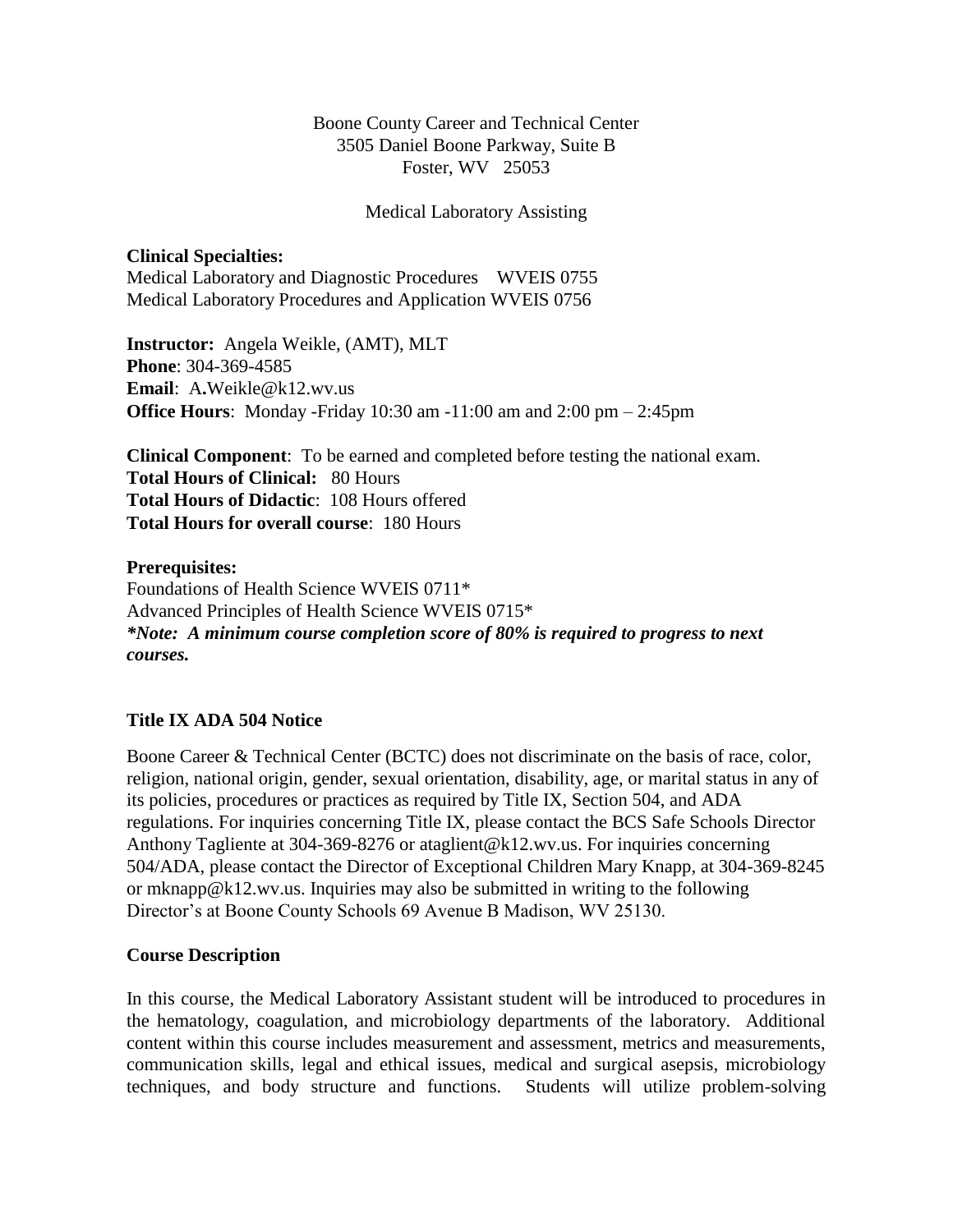techniques and participate in hands-on activities to develop an understanding of course concepts.

The instructional content will focus on advanced procedures necessary for entry-level employment in the physician's office and the medical laboratory. Course content will include blood bank and serology procedures, basic chemistry procedures, fecal testing, and electrocardiography. Additional instruction will provide students with key employability skills for job seeking and keeping. Eligible students will participate in a clinical externship and upon successful completion will prepare for credentialing, postsecondary education, and/or employment opportunities. Students will utilize problem-solving techniques and participate in hands-on activities to develop an understanding of course concepts.

#### **Teaching Methods:**

Lecture Homework Assignments Instructor Demonstration Teamwork Assignments Technical Skills Practice Clinical Specialty Assignments Professional Portfolio Clinical Externship Written Exams & Quizzes Community Service Participation

#### **Basic Course Requirements:**

- 1. The Health Science Student Handbook contains important information about course requirements. There are several required forms for the Health Science Education Program. These forms can be found in the Appendix and should be completed and returned during the first week of classes.
- 2. Students are required to bring the following items to class daily: 3-ring binder, paper, pencils and black or blue ink pens, and the assigned textbook.
- 3. Immunization Records, including Hepatitis B Vaccinations. An up-to-date immunization record must be on file with the instructor before the student will be approved for clinical externship.
- 4. Students must have current First Aid and CPR for the Professional Rescuer or BLS for the Health Care Provider Certifications for clinical externship.
- 5. All students must pass a drug screening test before entering the health care facility. Students who fail the drug test or refuse to undergo drug screening will be removed from the program.

#### **Grading and Evaluation:**

- 1. Daily attendance and participation in class activities, exams, quizzes, skills labs, assignments and clinical externship will be graded. Students who do not complete the required number of classroom and/or clinical externship will not be eligible to attain certifications.
- 2. Participation in skills lab is required. Students must demonstrate competence in assigned skills and will receive a grade upon completion of each skill.
- 3. Incomplete work will not be accepted. Late work will be lowered by one letter grade for each day that the assignment is late.